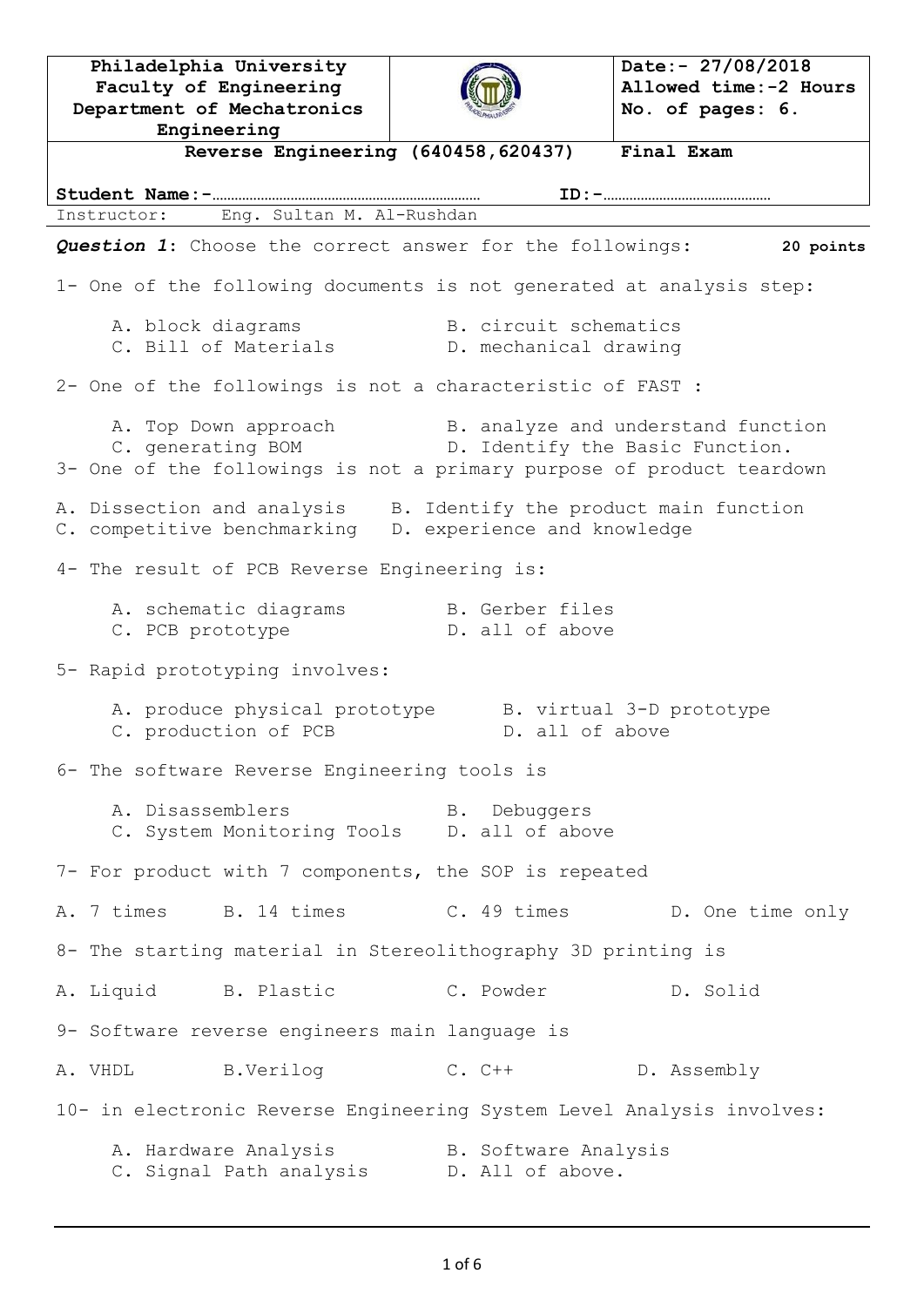## *Question 2*: Define the following terms: **8 points**

SWOT:

BOM:

SOP:

NetList:

*Question 3*: What are the basic categories of Rapid Prototyping: **4 points**

*Question 4*: Explain the principle of Binder Jetting 3D printing. **6 points**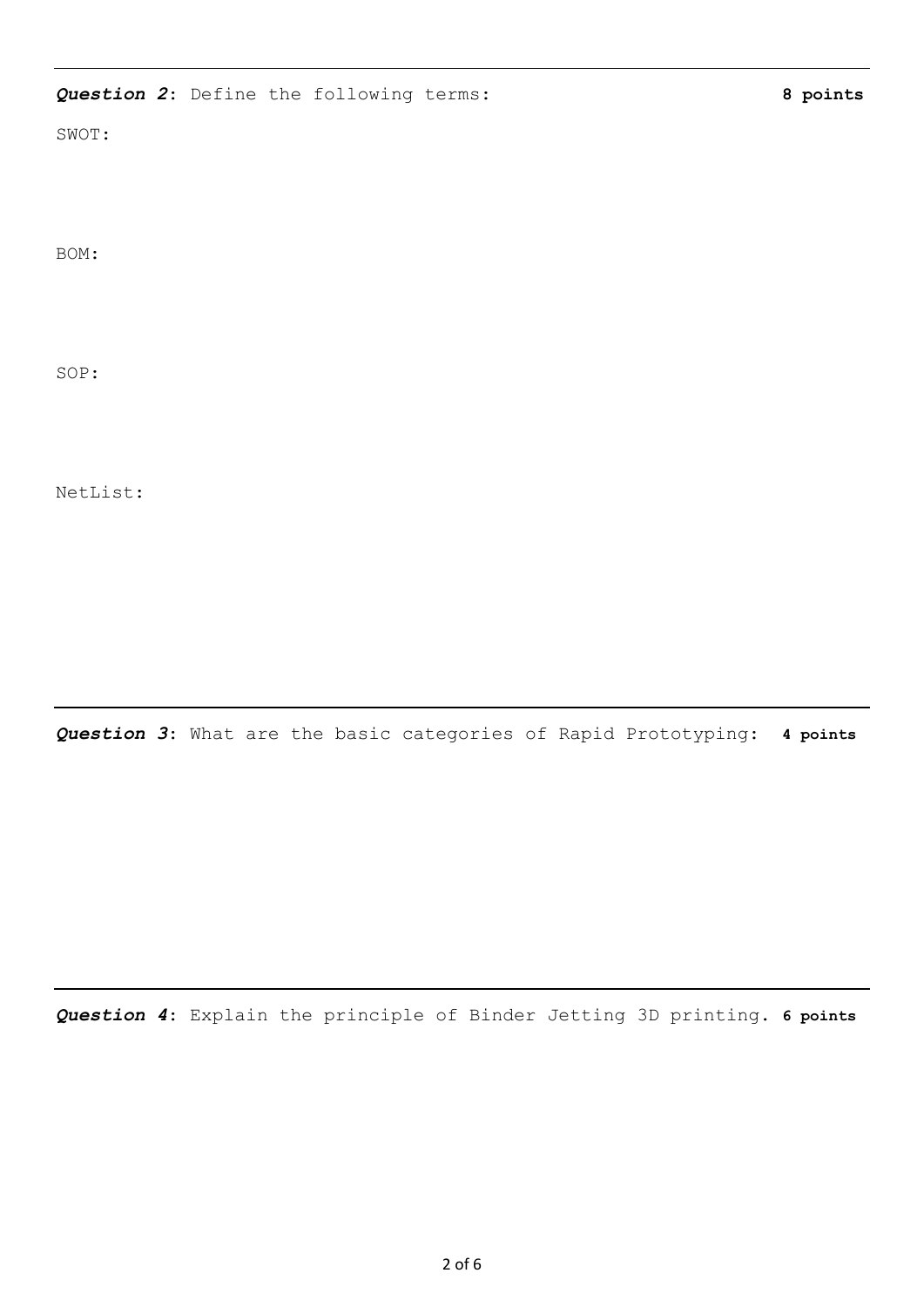*Question 5*:Compare between contact probs and laser probs in term of advantages and disadvantages: **10 points**

|         | Advantages | Disadvantages |
|---------|------------|---------------|
| Contact |            |               |
| Probs   |            |               |
|         |            |               |
|         |            |               |
|         |            |               |
|         |            |               |
|         |            |               |
|         |            |               |
|         |            |               |
|         |            |               |
|         |            |               |
|         |            |               |
| Laser   |            |               |
| Probs   |            |               |
|         |            |               |
|         |            |               |
|         |            |               |
|         |            |               |
|         |            |               |
|         |            |               |
|         |            |               |
|         |            |               |
|         |            |               |
|         |            |               |
|         |            |               |
|         |            |               |

*Question 6*: For the computer printer below draw a black Box model that represent the inputs and outputs. **6 points**

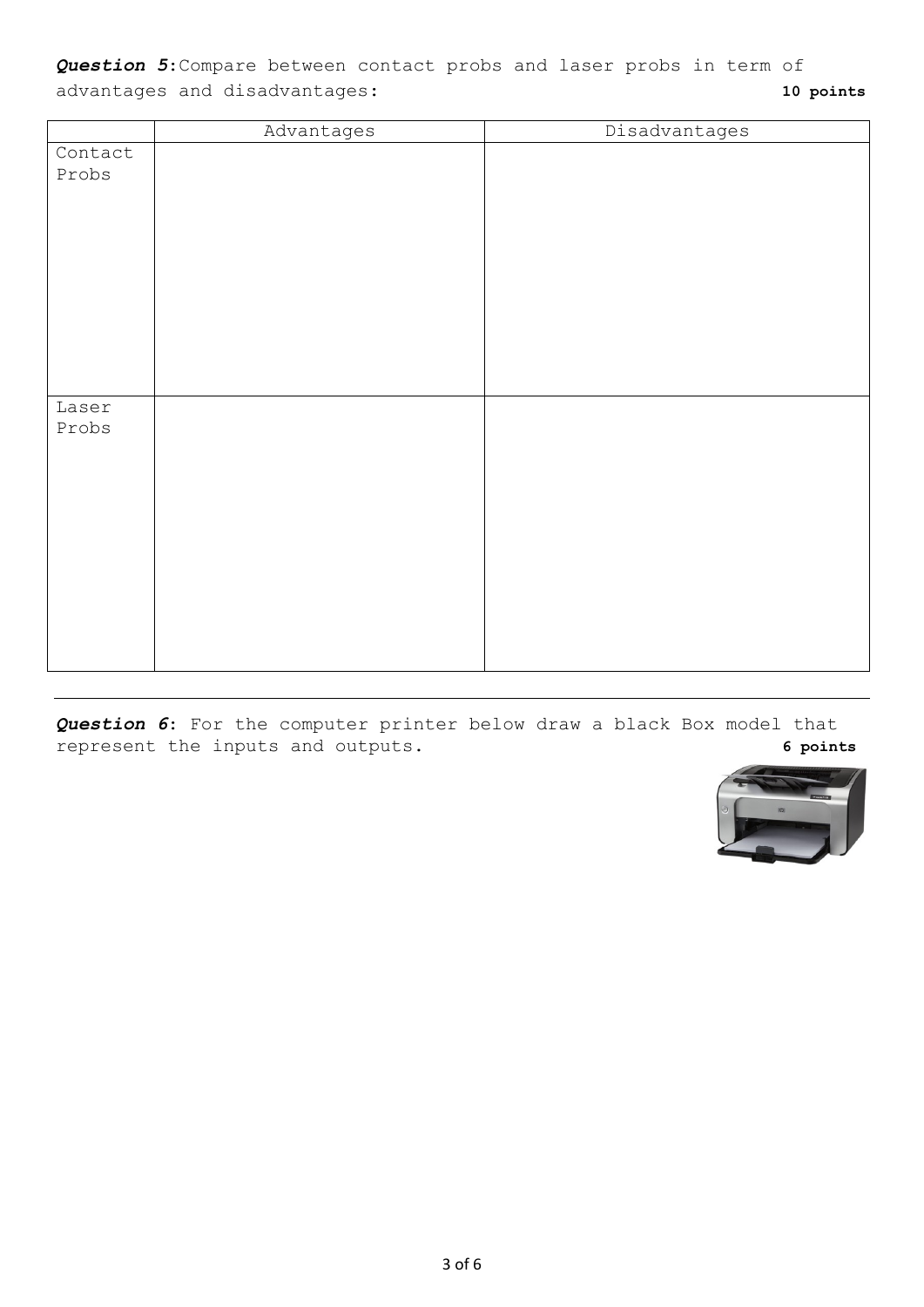*Question 7*: Given the following assembly code; analyze the program then draw the Flow Chart of the operation. **12 points**

|               | .data       |                                           |
|---------------|-------------|-------------------------------------------|
|               | Array1      | WORD $4, 5, -3, 8, 9, -1, 10, 60, 50, -5$ |
|               | Array2      | WORD 10 DUP $(?)$                         |
|               | .code       |                                           |
|               | PROC        | MAIN                                      |
|               | MOV         | EST, 0                                    |
|               | MOV         | $ECX$ , 10                                |
| TOP:          | MOV         | AX, Array1[ESI]                           |
|               | <b>CMP</b>  | AX, 0                                     |
|               | JGE         | POSITIVE                                  |
|               | <b>NEG</b>  | AX                                        |
| POSITIVE: ADD |             | AX, 1                                     |
|               | MOV         | Array2[ESI], AX                           |
|               | ADD         | EST, 2                                    |
|               | <b>DEC</b>  | ECX                                       |
|               | JNZ         | TOP                                       |
|               | <b>EXIT</b> |                                           |
|               | MAIN        | <b>ENDP</b>                               |
|               | <b>END</b>  | MAIN                                      |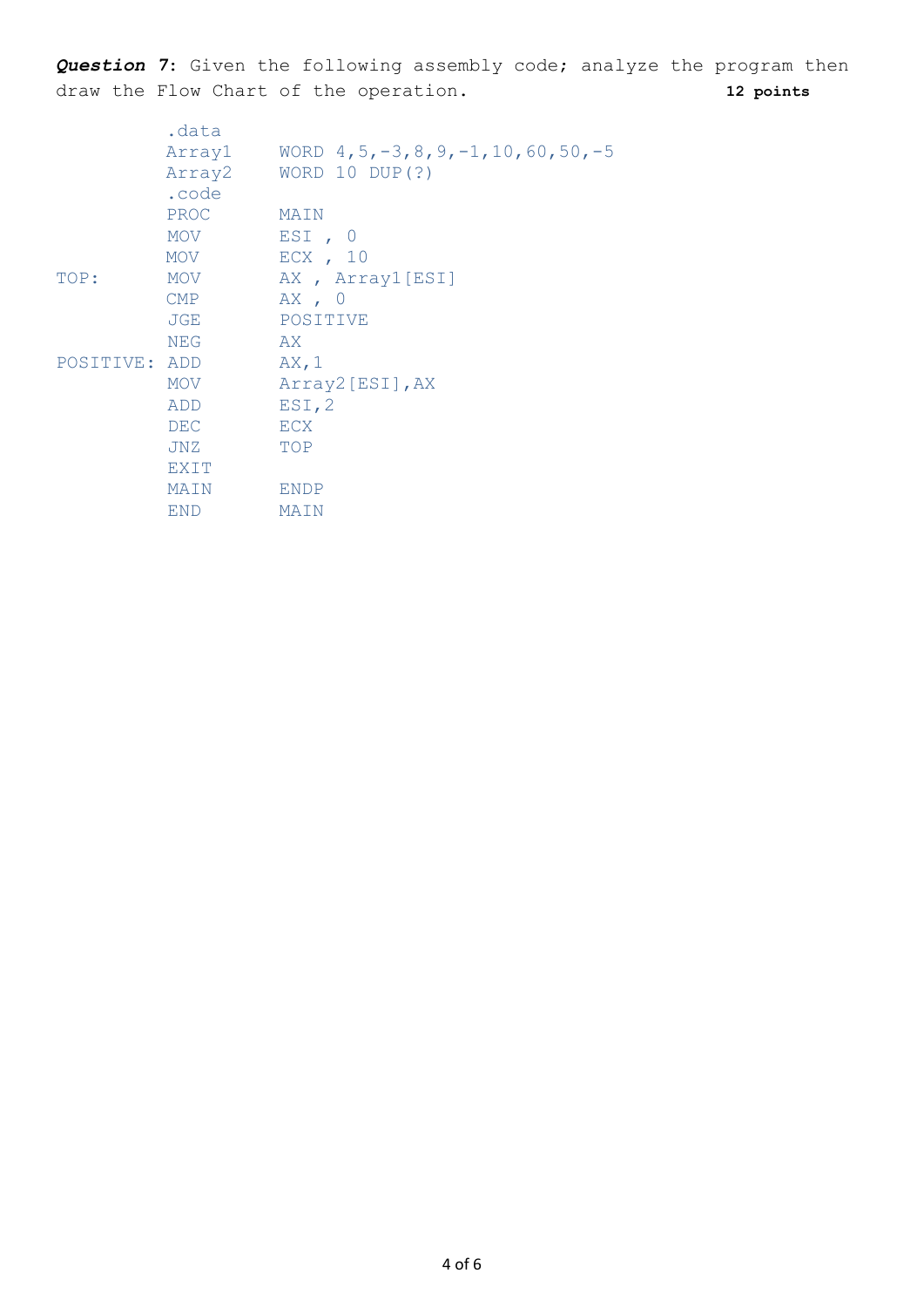*Question 8*: Given the following VHDL code: draw the combinational circuits which represent. **10 points**

```
ENTITY CC IS
    PORT (A , B , C : IN BIT;
         F : OUT BIT) ;
END CC
ARCHITECTURE Logic_CC OF CC IS
         SIGNAL C1, C2 :BIT
    BEGIN
         C1 \leq A AND B;
         C2 \leq A AND C;
         F<=C1 XOR C2;
    END Logic_CC;
```
*Question 9:* For the following power screwdriver suggest a FAST model. **12 points**